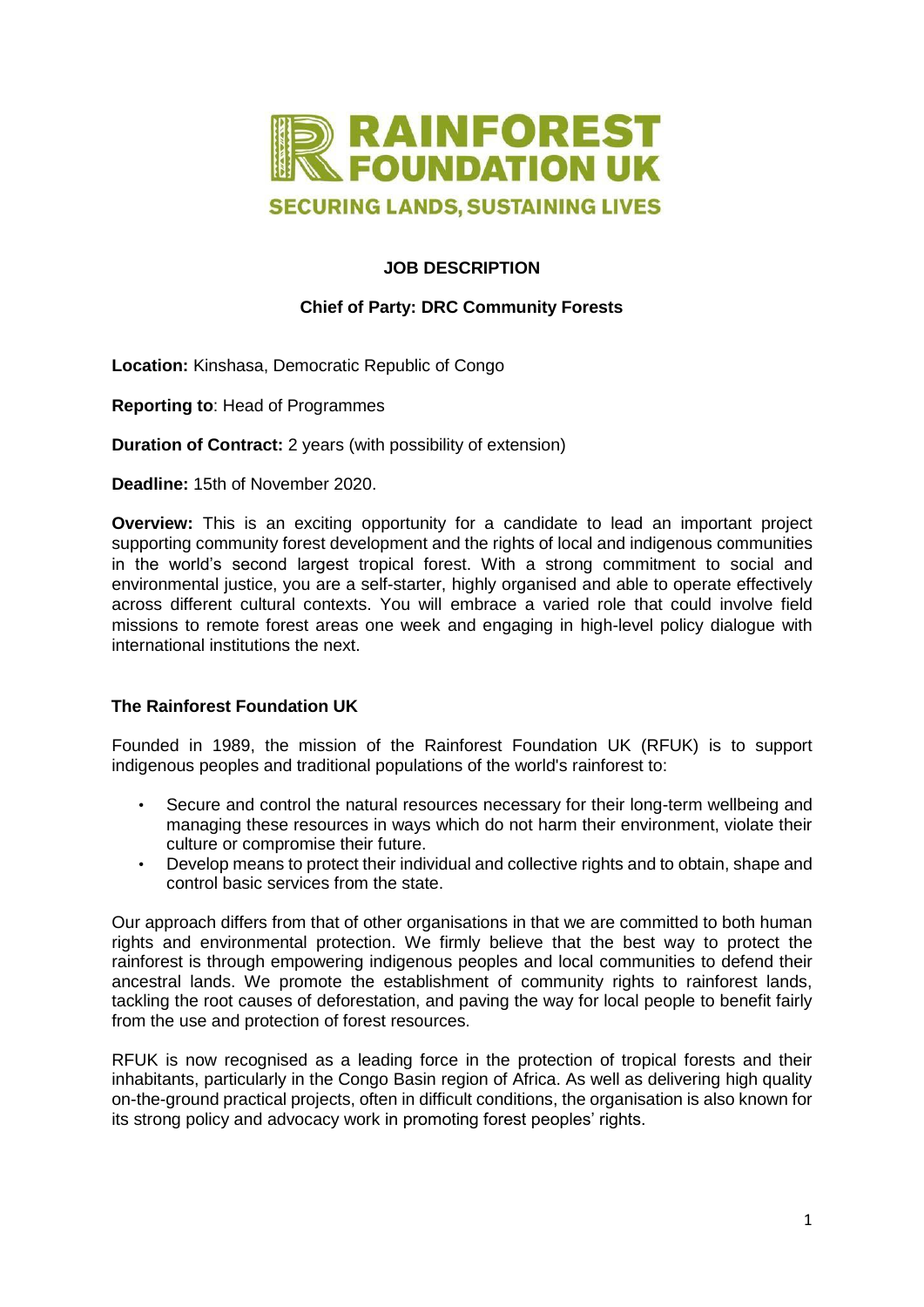We are part of a network of sister organisations, which also include the Rainforest Foundation US and the Rainforest Foundation Norway, and currently work with over 15 indigenous and NGO partners in the Peruvian Amazon and across West and Central Africa.

# **The Programmes Team**

The Programmes Team at the Rainforest Foundation UK is the main team responsible for the implementation of our projects, with our work broadly split into the following thematic areas:

- Land rights and community-based forest management;
- Participatory mapping, community forest monitoring, and land-use planning;
- Threats to forests from the extractive industries, infrastructure development and agroindustrial expansion;
- Conservation effectiveness and the impacts of strict nature protection and forest offset schemes;
- Indigenous peoples' rights, gender and social inclusion.

### **The Project: USAID Funded Improving Livelihoods and Land Use in the Democratic Republic of Congo through Community Forests**

The adoption of the Community Forests Decree in 2014 and its main bylaw in 2016 in the Democratic Republic of Congo (DRC) is arguably the most significant legal reform related to tropical forests and forest peoples' rights in recent years. This framework could impact as many as 40 million forest-dependent people and with tens of millions of hectares potentially available to develop pro-poor, community models of forest management.

Since its creation, RFUK has been continuously advocating and supporting the development of [community-based](http://www.mappingforrights.org/files/37803%20RFUK%20CBFM%20report%202014%20Online.pdf) [forest management in the Congo Basin](http://www.mappingforrights.org/files/37803%20RFUK%20CBFM%20report%202014%20Online.pdf) – something that is now widely recognised as being key to achieving delivering strong conservation and development outcomes. Under a [DFID \(now FCDO\) funded project \(2016-2019\),](https://www.rainforestfoundationuk.org/media/82d2622e-2145-49bd-a71c-901c97209f1d) RFUK headed a consortium of Congolese and international NGOs that played a central role in laying the foundations for community forestry in DRC. The project facilitated the development and adoption of the [National Strategy for Community Forestry;](https://www.rainforestfoundationuk.org/media.ashx/a-national-strategy-for-community-forestry-2018.pdf) consolidated the Multi-stakeholder Roundtable for Community Forestry as a deliberative policy making body; accompanied nine communities to apply for their community forest concessions; trained and built capacities among civil society and government officials at all levels; and produced an [ground-breaking](https://cf-resources.com/) [body of resources,](https://cf-resources.com/) studies and tools to inform best practice in DRC and beyond.

USAID and other donors are now supporting RFUK and our consortium partners to build on these efforts to trigger a new phase of development of community forestry in DRC. The project, which will run from September 2020 to September 2025, has the central objective to consolidate community forests as a viable forest use model that enhances livelihoods while protecting forests. To this end, the project will pursue four main strands of work:

- Promoting land use planning, sustainable management and income generating activities in pilot community forests in Equateur, North Kivu and Maniema provinces;
- Tackling deforestation and protecting biodiversity in target sites;
- Advocating for the continued improvement of the legal framework and promoting transparency and good practice;
- Building capacities in government and local civil society.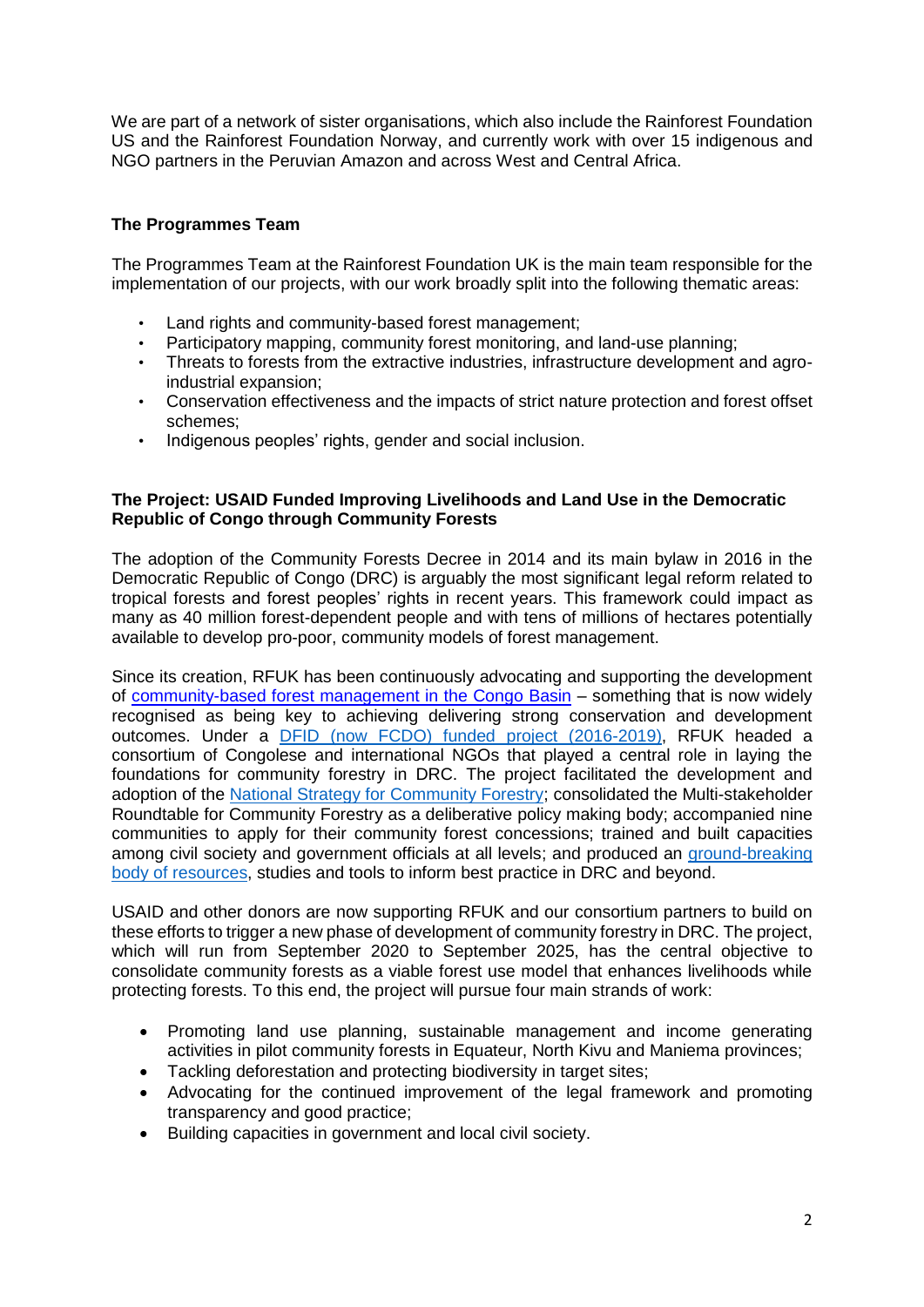Activities will be implemented in the field by a consortium of Congolese NGOs based in Kinshasa, Goma, Mbandaka and Kindu.

## **Responsibilities**

The DRC Chief of Party (COP) will be based in Kinshasa and will have the overall responsibility of coordinating project activities on the ground, liaising with partners on a daily basis and leading on policy aspects of the project whilst being the main point of contact for the donor, the USAID CARPE office in Kinshasa.

The post-holder will work closely with the London based project team, led by the RFUK CF Project Coordinator and the Project Finance and Admin Officer. S/he will also have a close working relationship with RFUK's Programmes Finance, Admin and MEL Coordinator, Tech team, Policy team and additional staff and consultants in the Programmes Team.

The post-holder will be required to travel to London at least once a year for coordination and organisational meetings.

The DRC Chief of Party will be responsible for the following tasks, under the overall supervision of the Head of Programmes:

### **1. Project management**

- Oversee the implementation of the project on the ground in line with strategy, agreed budgets, logframe, work plans and procedures in coordination with the DRC CF Project Coordinator.
- Manage the relationship with USAID (CARPE team, based in Kinshasa) under the donor's principle of "substantial involvement", maintaining regular communications with the donor and keeping them regularly informed and involved in the execution of the project.
- Under the lead of the DRC CF Project Coordinator, contribute to ensuring harmonisation of activities, work plans and strategies with match-funded components of the project, ensuring that all actions follow the same logframe and pursue the same objectives.
- Lead on the policy and advocacy aspects of the project, including by attending relevant meetings and engaging a range of stakeholders in Kinshasa and at the provincial level (government officials, international institutions, donors, civil society, etc.).
- Maintain a good understanding of national laws and a good overview of national policy and legal developments ensuring that the project strategy is aligned with them.
- Support the Head of Programmes to ensure the project policy strategy is in line with the overall RFUK Programmes Strategy.
- Under the lead of the DRC CF Project Coordinator, provide inputs to ensure the narrative and financial reporting of the project is delivered to a high standard.
- Under the lead of the DRC CF Project Coordinator and in coordination with other members of the team, contribute to the implementation of the project Monitoring, Evaluation and Learning Plan and participate in external project evaluations.
- Ensure good coordination with other members of the Programmes Team as well as regularly communicating and sharing information with them and the wider organisation.
- Continuously monitor the security situation in DRC, referring to local information and the relevant security advice agencies and sources and ensure compliance with RFUK's security policies and procedures.
- Supervise the work of consultants, researchers, interns and volunteers as appropriate.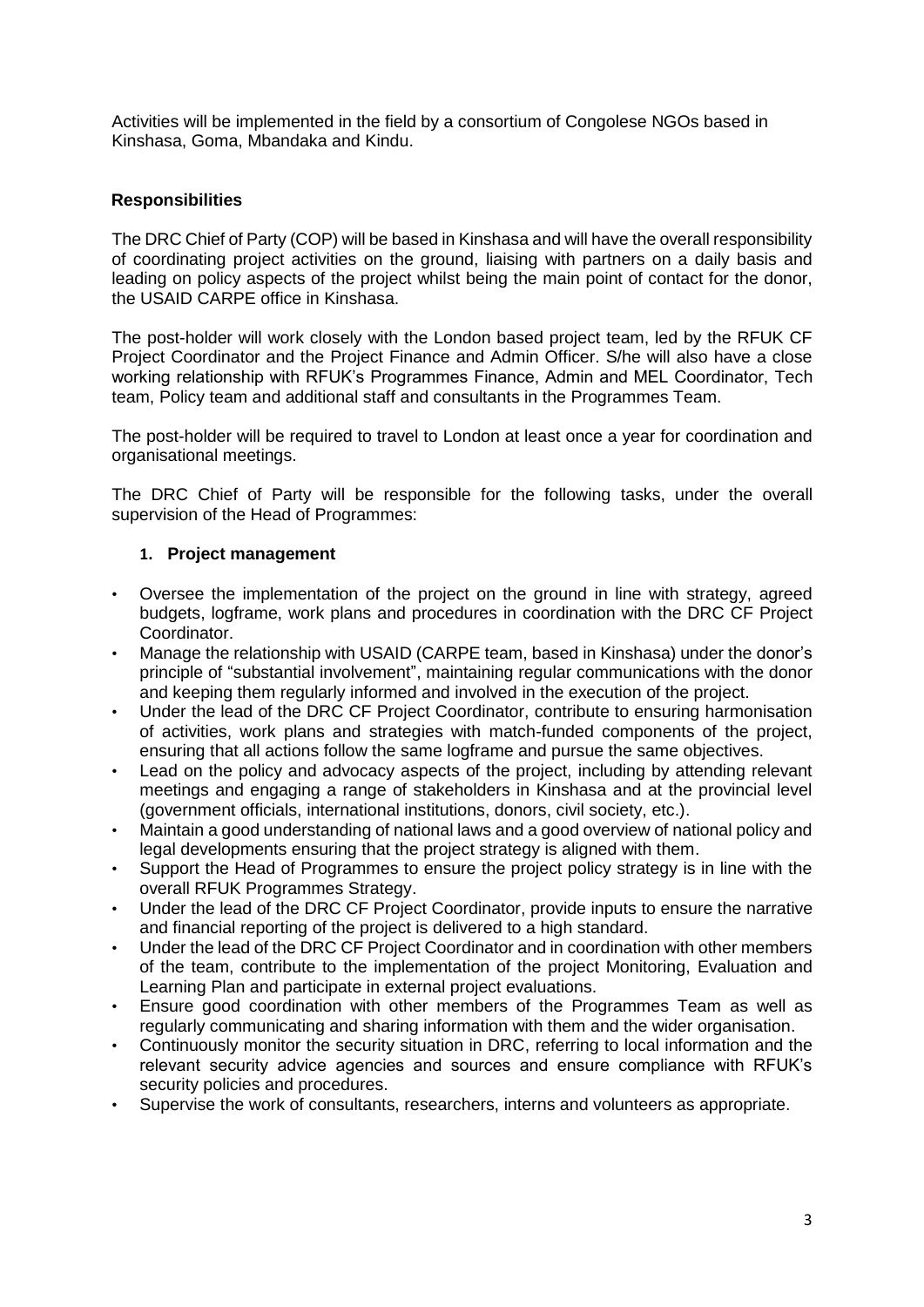## **2. Support to local partners**

- Maintain permanent liaison with NGO partners involved in the project to implement and monitor the project activities.
- Carry out up to two monitoring trips per year to each target province (Equateur, Maniema, Nord Kivu).
- In coordination with the CF Project Coordinator, lead in the provision of extensive support, guidance and mentoring – both on the content of the project (strategy, activities etc.) and in matters of general organisational management (e.g. following up on due diligence recommendations) – to partner organisations and their staff responsible for the implementation of the project.
- In coordination with the Project team in London, ensure good financial management and compliance with any other requirements of project management, including specific safeguards and policies, in particular by local partners.
- In conjunction with the Project team and Head of Programmes, supervise the development of due diligence of partners involved in the project, as appropriate, and ensure follow-up of its recommendations as necessary.
- In coordination with the team in London, support partners in the implementation of safeguarding processes and supporting related training, supervision, and facilitating mentoring from the safeguarding officer and other members of the team as appropriate.
- Support implementing partners in the development of relevant communications tools and strategy.
- If appropriate, identify and develop other potential local partners in the country.

## **3. Other**

- Represent the organisation in relevant local, national and international fora, on relevant policy issues.
- In conjunction with other members of staff, produce to publication standard the content for programme and policy materials and publications, for example leaflets, briefings, reports and online content.
- Contribute to the development of RFUK's organisational knowledge base, such as by providing contacts for the central database, or technical briefs, resources and tools on issues such as security and project related themes.
- Identify funding opportunities and contribute to the preparation of funding proposals relevant for the development of the RFUK Programmes strategy.
- Contribute to the development and implementation of the Programmes strategy, and especially of its Community Forests component.
- Participate in RFUK's strategic development, including attending internal meetings, strategy away days, etc.
- Perform other tasks as may from time to time be requested by the Head of Programmes and the Executive Director.

| <b>Detail</b>                  | <b>Essential</b>                                                                                                                                                                                     | <b>Desirable</b>                                                                                                                                                      |
|--------------------------------|------------------------------------------------------------------------------------------------------------------------------------------------------------------------------------------------------|-----------------------------------------------------------------------------------------------------------------------------------------------------------------------|
| Knowledge<br>and<br>Experience | Master's Degree in law, anthropology or<br>international development or a related<br>subject or equivalent professional<br>experience.<br>Fluency in both English and French,<br>written and spoken. | <b>Experience managing USAID</b><br>projects.<br>Experience and technical<br>knowledge of livelihood<br>initiatives and private sector<br>engagement in forest areas. |

# **PERSON SPECIFICATION**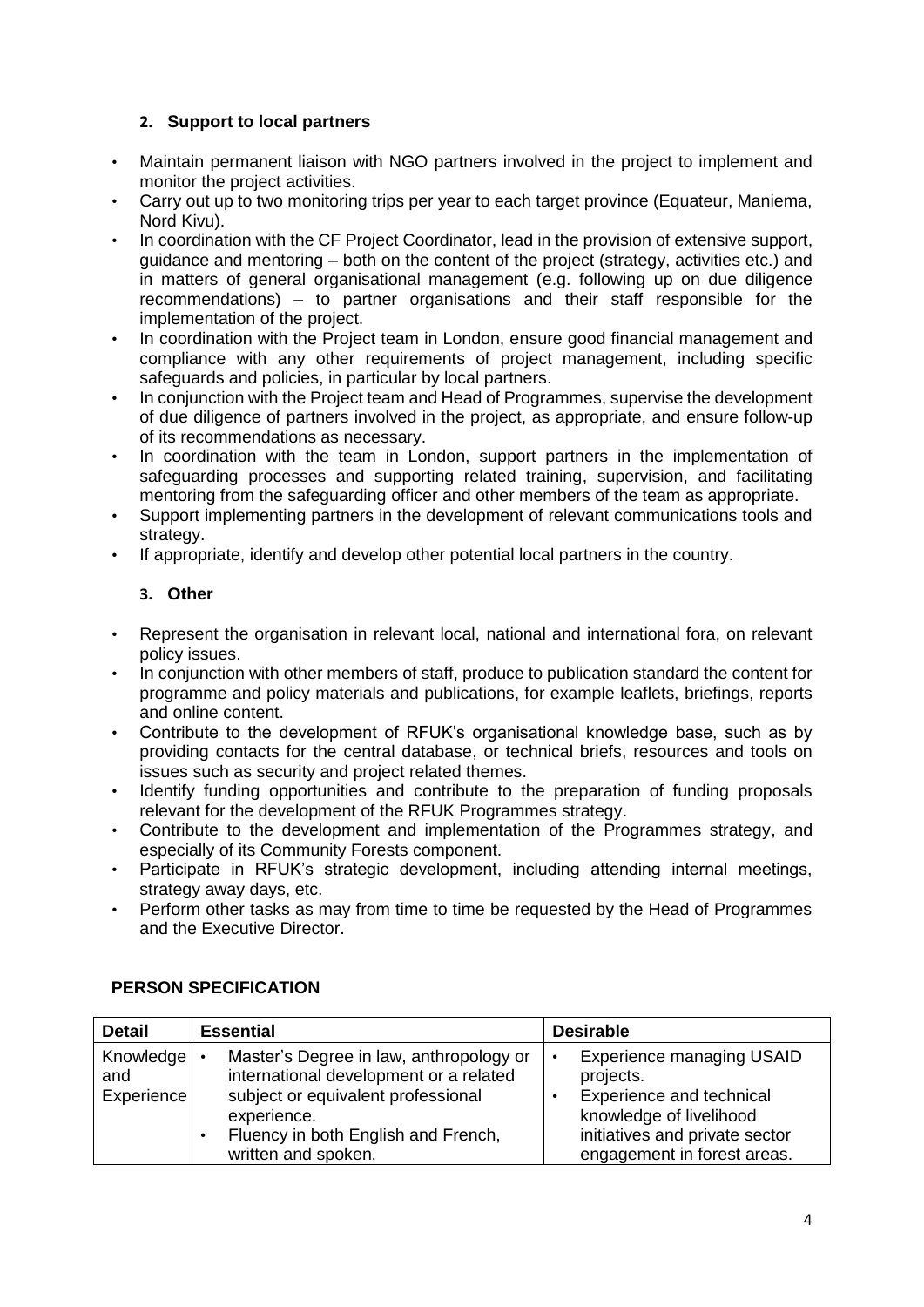|                                             | At least 4 years' experience of project<br>$\bullet$<br>management in an International NGO or<br>in an international development context.<br>Experience in managing large-scale and<br>$\bullet$<br>complex projects funded by institutional<br>donors, including working in compliance<br>with institutional donors' requirements.<br>Experience of working in the Congo<br>$\bullet$<br>Basin region.<br>Demonstrable ability to deal effectively<br>$\bullet$<br>and diplomatically with major donors and<br>Government officials.<br>Ability to lead strategic thinking and<br>$\bullet$<br>strategic project development.<br>Extensive experience of working with<br>$\bullet$<br>local partners in developing countries<br>and developing civil society capacity and<br>voices.<br>Budget management in a international<br>$\bullet$<br>NGO/development project context.<br>Experience writing reports, studies and<br>$\bullet$<br>other communications materials for a<br>variety of audiences.<br>High level of competence in using<br>$\bullet$<br>software packages, including the main<br>Microsoft Office applications. | Experience of working to<br>$\bullet$<br>influence major key players in<br>the area of community and land<br>rights.<br>Experience of working in DRC.<br>$\bullet$<br>Experience of<br>$\bullet$<br>working/managing projects in<br>complex insecure environments<br>and dealing with contingencies.<br>Excellent negotiating skills and<br>$\bullet$<br>experience of participating in<br>high-level meetings with<br>decision makers.<br>Knowledge of forest and land<br>$\bullet$<br>tenure legislation and<br>implementation challenges,<br>indigenous peoples' rights, and<br>the civil society and political<br>context in the Congo Basin.<br>Experience of downstreaming<br>$\bullet$<br>safeguarding processes. |
|---------------------------------------------|--------------------------------------------------------------------------------------------------------------------------------------------------------------------------------------------------------------------------------------------------------------------------------------------------------------------------------------------------------------------------------------------------------------------------------------------------------------------------------------------------------------------------------------------------------------------------------------------------------------------------------------------------------------------------------------------------------------------------------------------------------------------------------------------------------------------------------------------------------------------------------------------------------------------------------------------------------------------------------------------------------------------------------------------------------------------------------------------------------------------------------------|--------------------------------------------------------------------------------------------------------------------------------------------------------------------------------------------------------------------------------------------------------------------------------------------------------------------------------------------------------------------------------------------------------------------------------------------------------------------------------------------------------------------------------------------------------------------------------------------------------------------------------------------------------------------------------------------------------------------------|
| Personal<br>Skills and<br><b>Attributes</b> | Demonstrable personal commitment to<br>$\bullet$<br>defending human rights, in particular of<br>forest communities and indigenous<br>peoples.<br>Excellent interpersonal and<br>$\bullet$<br>communication skills - written and oral.<br>Cultural sensitivity and demonstrable<br>$\bullet$<br>commitment to RFUK's values and to the<br>principles of inclusion and non-<br>discrimination.<br>Demonstrable ability to build coalitions<br>$\bullet$<br>and networks for collaboration.<br>Desire and capacity to work on complex<br>$\bullet$<br>issues in a complex environment.<br>Careful and conscientious with<br>$\bullet$<br>demonstrable attention to detail.<br>Excellent organisational and time<br>management skills with the ability to<br>work under pressure and to multiple<br>deadlines.<br>Willingness and ability to relocate to<br>$\bullet$<br>Kinshasa and to travel up to 16 weeks<br>per year (within DRC, including in remote<br>forest areas, and to London), as well as<br>other occasional travel, such as to<br>European destinations.                                                                 |                                                                                                                                                                                                                                                                                                                                                                                                                                                                                                                                                                                                                                                                                                                          |